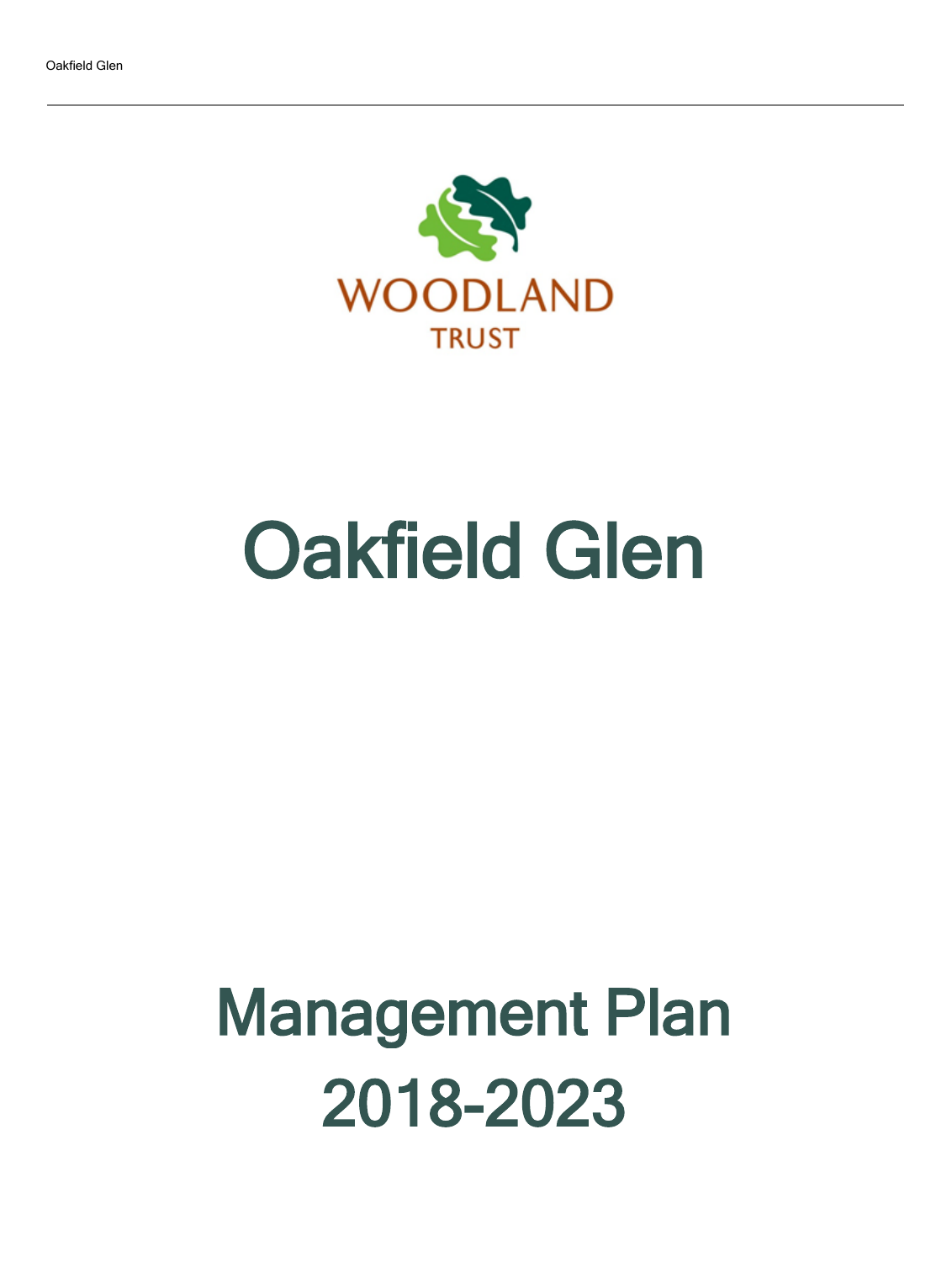### MANAGEMENT PLAN - CONTENTS PAGE

ITEM Page No.

Introduction

Plan review and updating

#### Woodland Management Approach

**Summary** 

- 1.0 Site details
- 2.0 Site description
	- 2.1 Summary Description
	- 2.2 Extended Description
- 3.0 Public access information
	- 3.1 Getting there
	- 3.2 Access / Walks
- 4.0 Long term policy
- 5.0 Key Features
	- 5.1 Informal Public Access
	- 5.2 Secondary Woodland
	- 5.3 Historic Features
- 6.0 Work Programme

Appendix 1: Compartment descriptions **Glossary** 

## MAPS

Access Conservation Features Management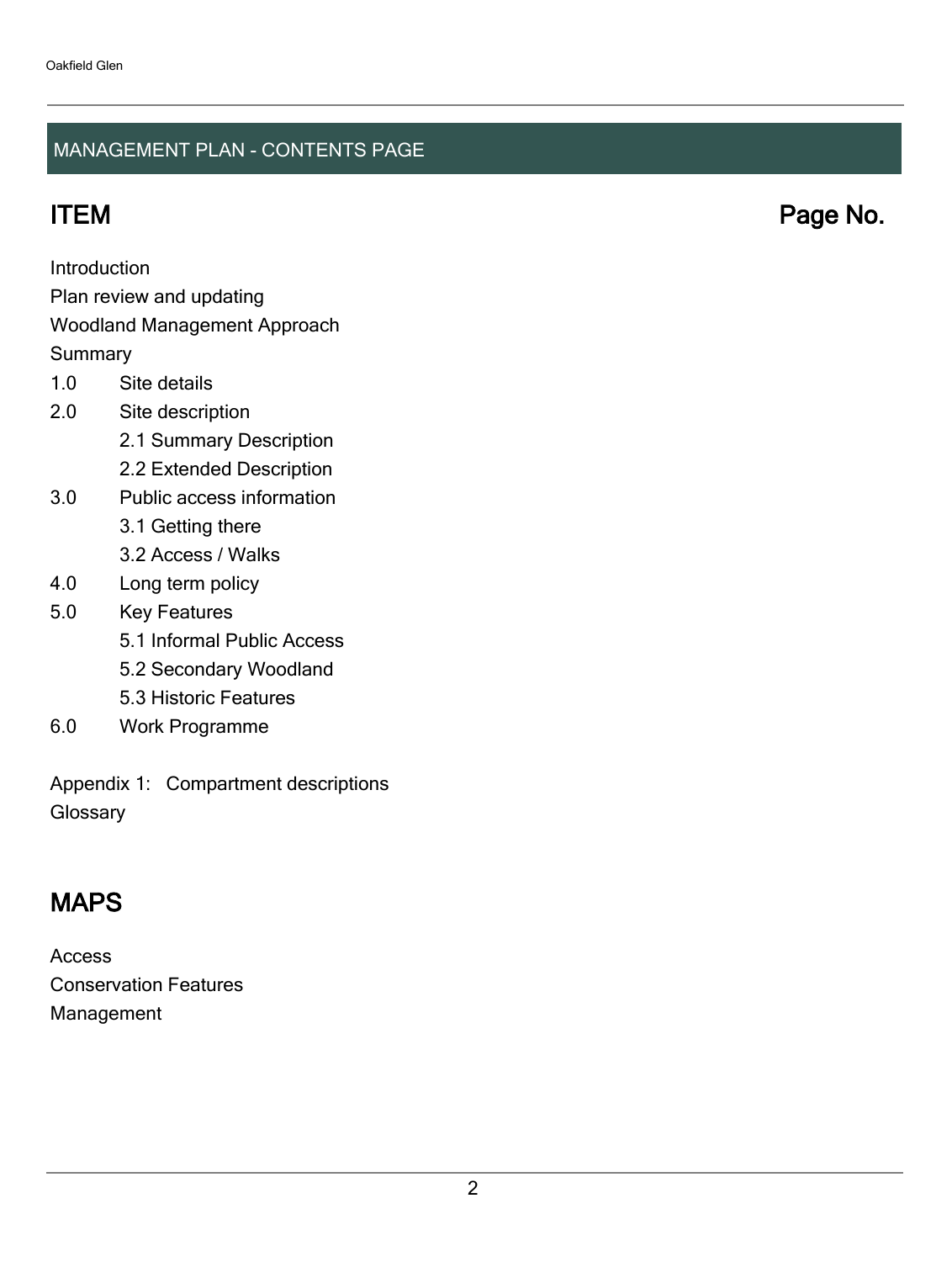## THE WOODLAND TRUST

## INTRODUCTION

The Trust's corporate aims and management approach guide the management of all the Trust's properties, and are described on Page 4. These determine basic management policies and methods, which apply to all sites unless specifically stated otherwise. Such policies include free public access; keeping local people informed of major proposed work; the retention of old trees and dead wood; and a desire for management to be as unobtrusive as possible. The Trust also has available Policy Statements covering a variety of woodland management issues.

The Trust's management plans are based on the identification of Key Features for the site and setting objectives for their management. A monitoring programme (not included in this plan) ensures that these objectives are met and any necessary management works are carried out.

Any legally confidential or sensitive species information about this site is not included in this version of the plan.

## PLAN REVIEW AND UPDATING

The information presented in this Management plan is held in a database which is continuously being amended and updated on our website. Consequently this printed version may quickly become out of date, particularly in relation to the planned work programme and on-going monitoring observations. Please either consult The Woodland Trust website [www.woodlandtrust.org.uk](http://www.woodlandtrust.org.uk/) or contact the Woodland Trust [\(wopsmail@woodlandtrust.org.uk](mailto:wopsmail@woodlandtrust.org.uk)) to confirm

details of the current management programme.

There is a formal review of this plan every 5 years and a summary of monitoring results can be obtained on request.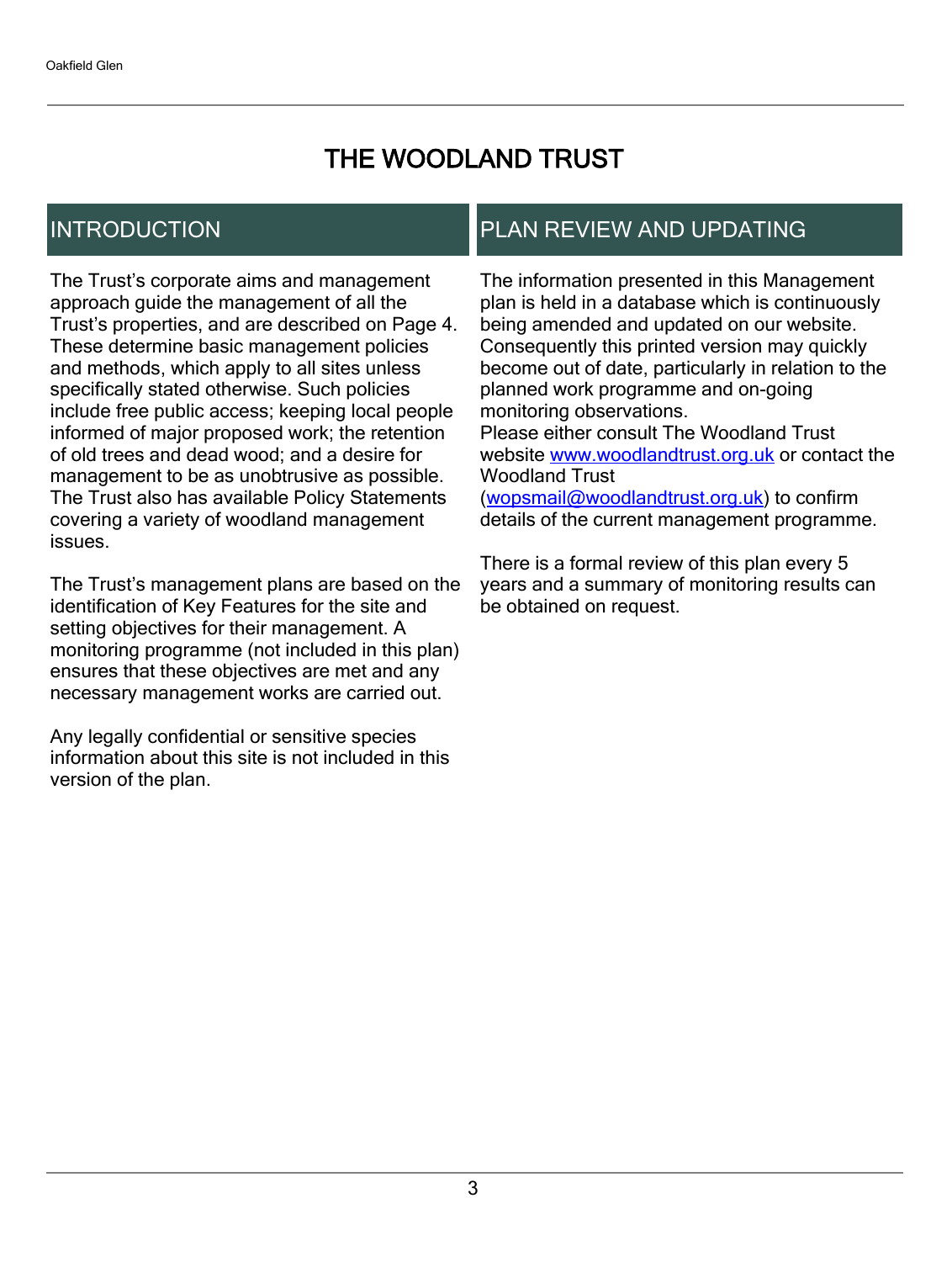## WOODLAND MANAGEMENT APPROACH

The management of our woods is based on our charitable purposes, and is therefore focused on improving woodland biodiversity and increasing peoples' understanding and enjoyment of woodland. Our strategic aims are to:

- Protect native woods, trees and their wildlife for the future
- Work with others to create more native woodlands and places rich in trees
- Inspire everyone to enjoy and value woods and trees

All our sites have a management plan which is freely accessible via our website [www.woodlandtrust.org.uk.](http://www.woodlandtrust.org.uk/) Our woods are managed to the UK Woodland Assurance Standard (UKWAS) and are certified with the Forest Stewardship Council® (FSC®) under licence FSC-C009406 and through independent audit.

In addition to the guidelines below we have specific guidance and policies on issues of woodland management which we review and update from time to time.

We recognise that all woods are different and that the management of our sites should also reflect their local landscape and where appropriate support local projects and initiatives. Guidelines like these provide a necessary overarching framework to guide the management of our sites but such management also requires decisions based on local circumstances and our Site Manager's intimate knowledge of each site.

The following guidelines help to direct our woodland management:

- 1. Our woods are managed to maintain their intrinsic key features of value and to reflect those of the surrounding landscape. We intervene when there is evidence that it is necessary to maintain or improve biodiversity and to further the development of more resilient woods and landscapes.
- 2. We establish new native woodland using both natural regeneration and tree planting, but largely the latter, particularly when there are opportunities for involving people.
- 3. We provide free public access to woods for quiet, informal recreation and our woods are managed to make them accessible, welcoming and safe.
- 4. The long term vision for our non-native plantations on ancient woodland sites is to restore them to predominantly native species composition and semi-natural structure, a vision that equally applies to our secondary woods.
- 5. Existing semi-natural open-ground and freshwater habitats are restored and maintained wherever their management can be sustained and new open ground habitats created where appropriate.
- 6. The heritage and cultural value of sites is taken into account in our management and, in particular, our ancient trees are retained for as long as possible.
- 7. Woods can offer the potential to generate income both from the sustainable harvesting of wood products and the delivery of other services. We will therefore consider the potential to generate income from our estate to help support our aims.
- 8. We work with neighbours, local people, organisations and other stakeholders in developing the management of our woods. We recognise the benefits of local community woodland ownership and management. Where appropriate we allow our woods to be used to support local woodland, conservation, education and access initiatives.
- 9. We use and offer the estate where appropriate, for the purpose of demonstration, evidence gathering and research associated with the conservation, recreational and sustainable management of woodlands. In particular we will develop and maintain a network of long-term monitoring sites across the estate.
- 10 Any activities we undertake will conform to sustainable forest management principles, be appropriate for the site and will be balanced with our primary objectives of enhancing the biodiversity and recreational value of our woods and the wider landscapes.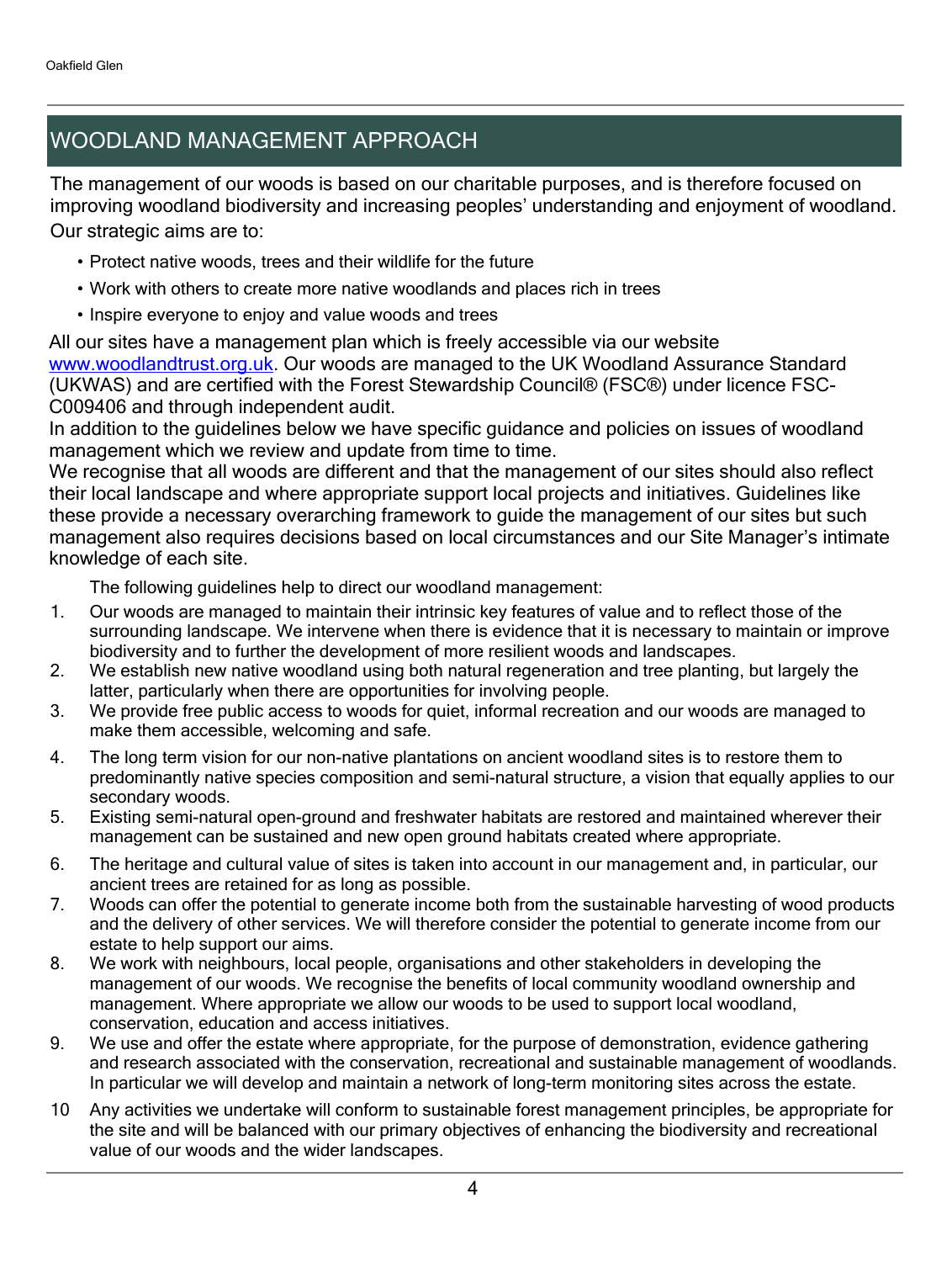## SUMMARY

This public management plan briefly describes the site, specifically mentions information on public access, sets out the long term policy and lists the Key Features which drive management actions. The Key Features are specific to this site - their significance is outlined together with their long (50 year+) and short (5 year) term objectives. The short term objectives are complemented by a detailed Work Programme for the period of this management plan. Detailed compartment descriptions are listed in the appendices which include any major management constraints and designations. A short glossary of technical terms is at the end. The Key Features and general woodland condition of this site are subject to a formal monitoring programme which is maintained in a central database. A summary of monitoring results is available on request.

## 1.0 SITE DETAILS

| Site name:      | Oakfield Glen                     |
|-----------------|-----------------------------------|
| Location:       | Carrickfergus                     |
| Grid reference: | J414894, OS 1:50,000 Sheet No. 15 |
| Area:           | 8.86 hectares (21.89 acres)       |
| Designations:   | Woods on your Doorstep            |

## 2.0 SITE DESCRIPTION

#### 2.1 Summary Description

Explore this enchanting little woodland glen and you'll come across fascinating birdlife, sculptures of mythical creatures peering from the trees, and reminders of its past as the gardens of a Victorian country house. Surfaced paths provide easy access for all abilities, and it's just 15 minutes' walk from town.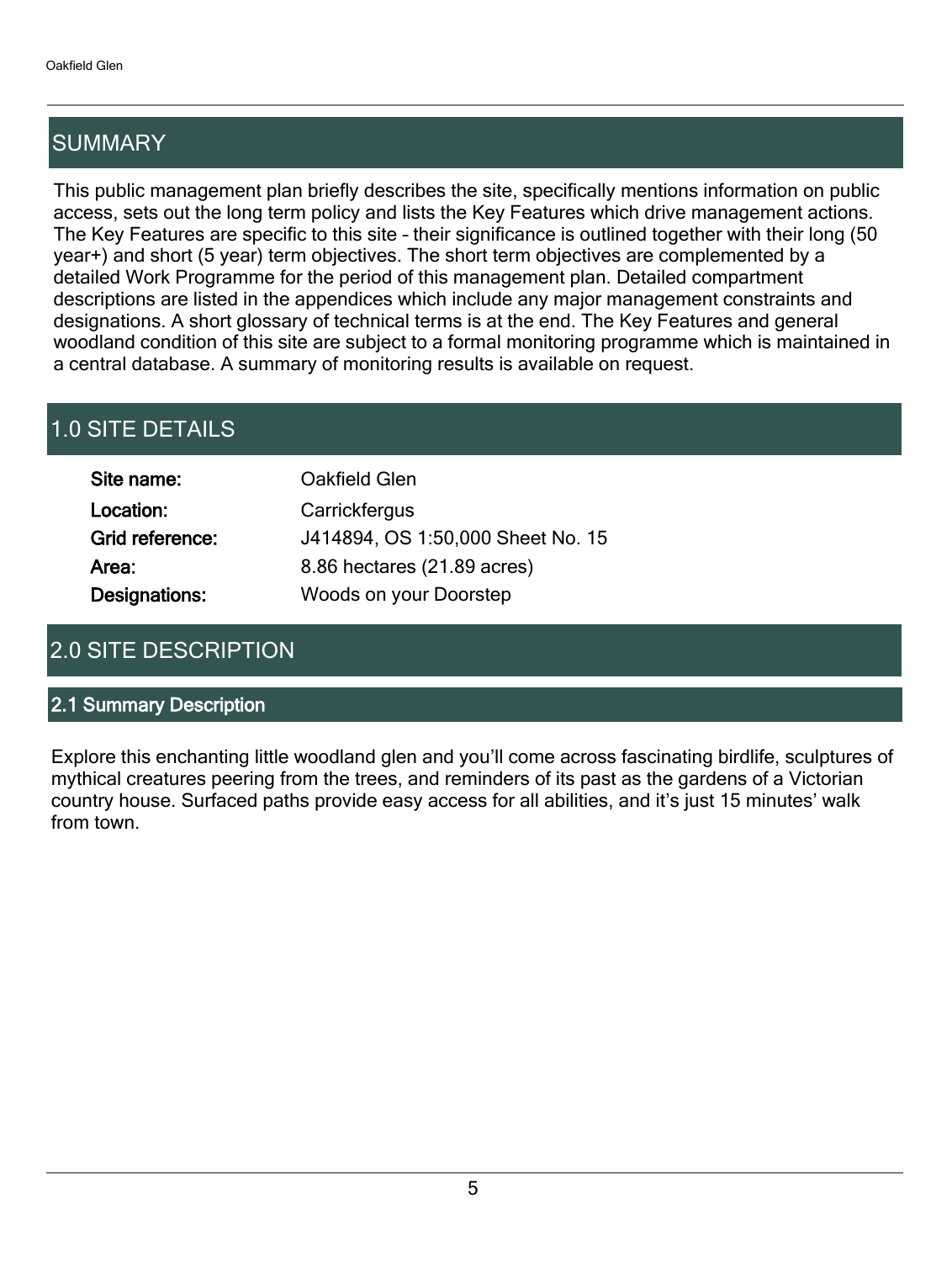#### 2.2 Extended Description

This long wooded glen and burn of 8.9 ha is half mature woodland and half planted fields. It's on the western edge of Carrickfergus town & has historic interest in its Victorian estate features from the old estates of Oakfield, Glenfield and Bessfield. The old houses and watermill were demolished and covered over by the Housing Executive in the 1960's.

Since then Carrickfergus Borough Council took over the estate intending to create a country park and in the mid 1970s a 3km network of concrete paths along with five foot bridges were constructed with a work creation team. The path is still in good repair but since 2000 when the Trust took over the glen, four of the wooden bridges have been replaced with stone culverts. The local Glenfield YMCA and community group have contributed to a stone bridge leading from Oakfield estate and have adopted the top fields (cpt 1a) to place seats in. Many residents use the site for walking.

The planting on 5ha took place in 2000 and is a mix of native species of ash, wild cherry, rowan, hazel, oak, wych elm and scots pine.

Management of the site began in September 1999, there is ongoing work clearing Japanese knotweed, laurels, rhododendron, salmonberry and snowberry to open the canopy for native species regeneration and re-growth, as well as maintaining 12000 native trees planted in Jan 2000. The paths are concrete 2m wide and join the Lovelane ward to Oakfield estate.

The opening up of the lower glen with cherry laurel clearance, has allowed for native tree regeneration & more light to encourage under storey flora under Ash (Cmpt 1b). This in turn will diversify the tree canopy from the dominant laurels which suppressed native woodland regeneration.

Due to laurel clearance some Victorian brick work was unearthed; an icehouse, a small mill dam weir, victorian bridge and riverside stone walls. Only the weir was salvageable & is now repaired with stone from the burn. The path is still used beside the burn so some steps have been made to make it safe to use. There were track connections to the open fields to the east, which belong to Carrickfergus council. In 2007 the Woodland Trust in partnership with Carrickfergus Council planted these fields and upgraded the paths to create a community woodland that buffers Oakfield Glen. Mid East Antrim Council (MEAC) manage these planted fields as Bashfordsland Wood.

In 2014 and 2016 further funding was secured to repair sections of the concrete pathway, create and install new interpretation, restore and secure the ice house feature and create a woodland sculpture "pukka" fairy trail throughout the site. In 2015 between WT and MEAC the "Friends of Bashfordsland and Oakfield Glen" volunteer group was revived to help manage the sites and create a sense of community ownership for the area. The group currently meets every 2nd saturday of the month to carry out a variety of practical tasks.

### 3.0 PUBLIC ACCESS INFORMATION

#### 3.1 Getting there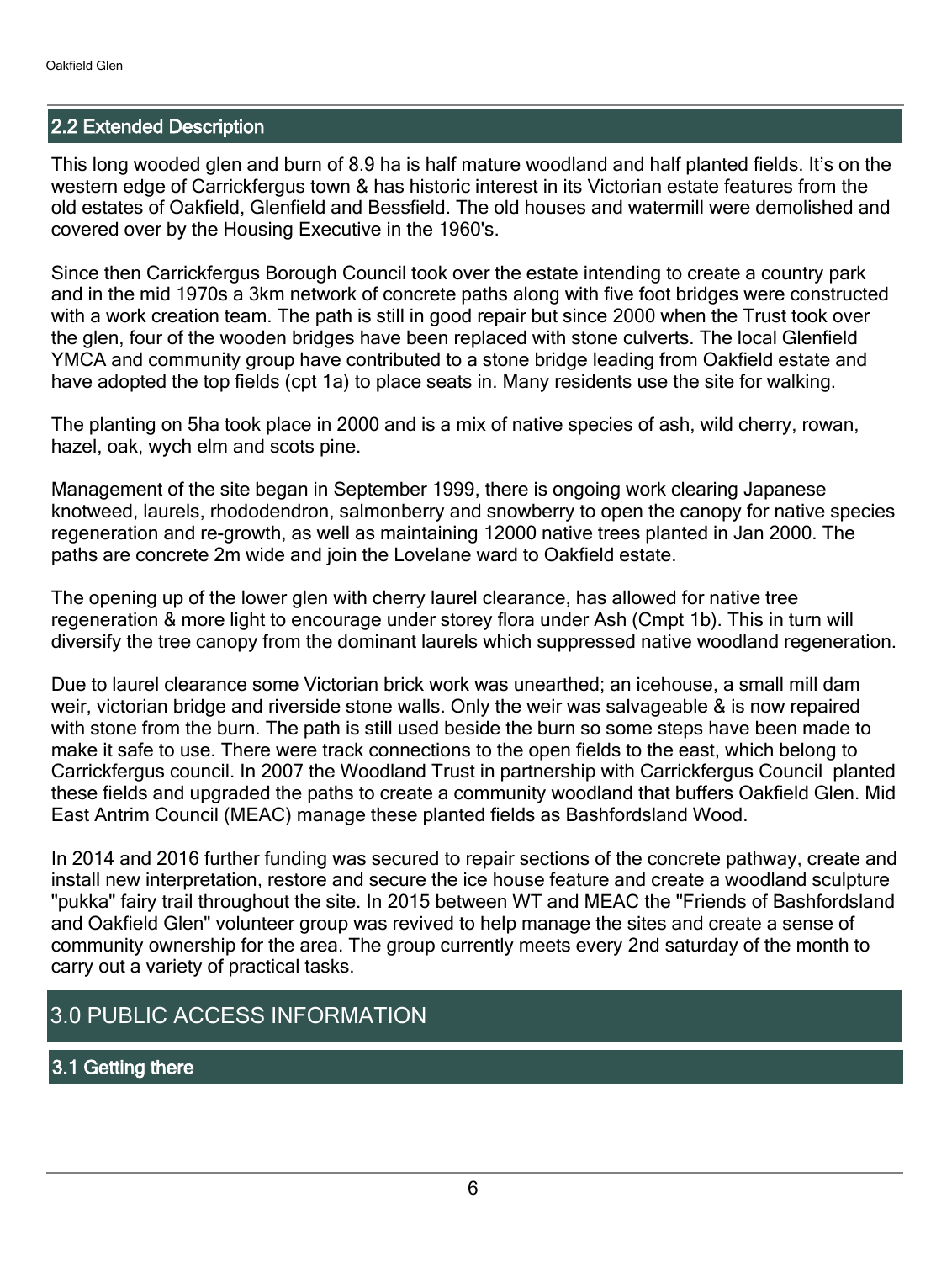Oakfield Glen is around 15 minutes' walk from the Carrickfergus town centre, between Marshallstown Road and Prince Andrew Way.

There are buses to Oakfield Drive and Prince Andrew Way. For details of public transport, visit Translink at translink.co.uk or call +44 (0)28 90 66 66 30.

By car: From Belfast, take the M5 towards Carrickfergus. At the first roundabout (near Sainsbury's) in Carrickfergus, take the first exit, signed North Road and Railway Station. Continue under a railway bridge and past a golf club on the right. At the end of the road, turn right turn on to the B90 Marshallstown Road.

There are two unofficial car parking areas at either end of the woodland. Parking is also available at the community centre on Oakfield Drive and in the housing estate.

(February 2017)

#### 3.2 Access / Walks

There are six entrances:

- three off Oakfield Drive two kissing gates and a set of steps
- one kissing gate off Prince Andrew's Way
- two squeeze post entrances coming from the council-managed Bashfordsland.

There is a three kilometre (two mile) network of wide, concrete paths throughout the wood providing easy access for all abilities. The path crosses the burn with the aid of four stone culverts and a long metal bridge in the centre of the glen.

There are a number of steel sculptures to greet you as you stroll through the wood. The 10 Púca sculptures represent mischievous, fairy-like creatures from Irish folklore. They are the work of local artists Alan Cargo and Eleanor Wheeler, with help from the Acorn Integrated Primary School and Oakfield Primary School. The leaf-shaped steel sculptures are by Kevin Killen, with input from Oakfield Primary School.

For energetic visitors, there is an orienteering trail. Download the map at carrickfergus.org/orienteering. There is also a green gym, designed to inspire visitors to exercise outdoors.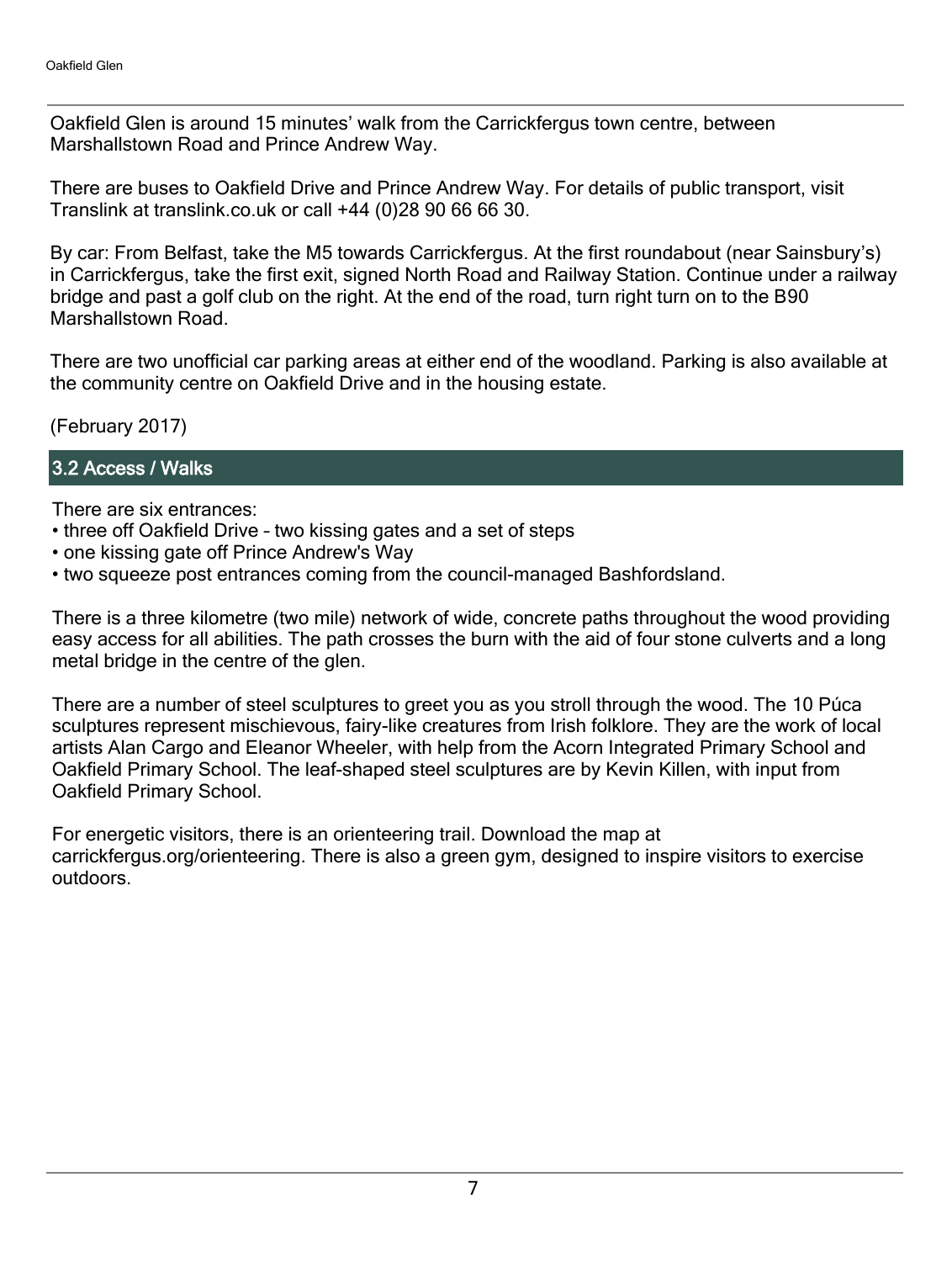## 4.0 LONG TERM POLICY

The policy is to achieve 8.9ha of high forest in the long term by minimal intervention because of the good regeneration and multi aged stands which exist and hopefully will remain self sustaining. The main site purpose is for public access, therefore we will accept a diverse mix of species in the canopy but favouring native broadleaves where management is possible.

 - Aim to deliver secondary woodland by establishment of the planting on half of the site and merging this with the mature mixed woodland in the glen.

 - Aim to retain public access through exisiting five access points, two main gates, a metal bridge and four stone culvert bridges, which will be maintained to a standard, suitable for current public usage.

- Aim to preserve all the built heritage within the site, including the icehouse and stone bridges, etc.

Heavy shading species like Cherry Laurel and other non-native understory species (e.g. Portugese Laurel and salmonberry) will no longer feature on the site following a period of regular removal and control.

The variety of native and exotic species is prevalent in this wood and long term it is only valid to allow this varied woodland to continue. Thus no species are favoured because of the mixed species which include conifers of yew, redwood, cypress and broadleafs of lime, beech, chestnut, ash and oak. Sycamore will remain controlled to < 5% cover of new saplings.

This community wood is for public enjoyment and all of the above provide for this current amenity use. The Friends of group will continue to work on both this site and Bashfordsland Wood in line with the mutually agreed management plans.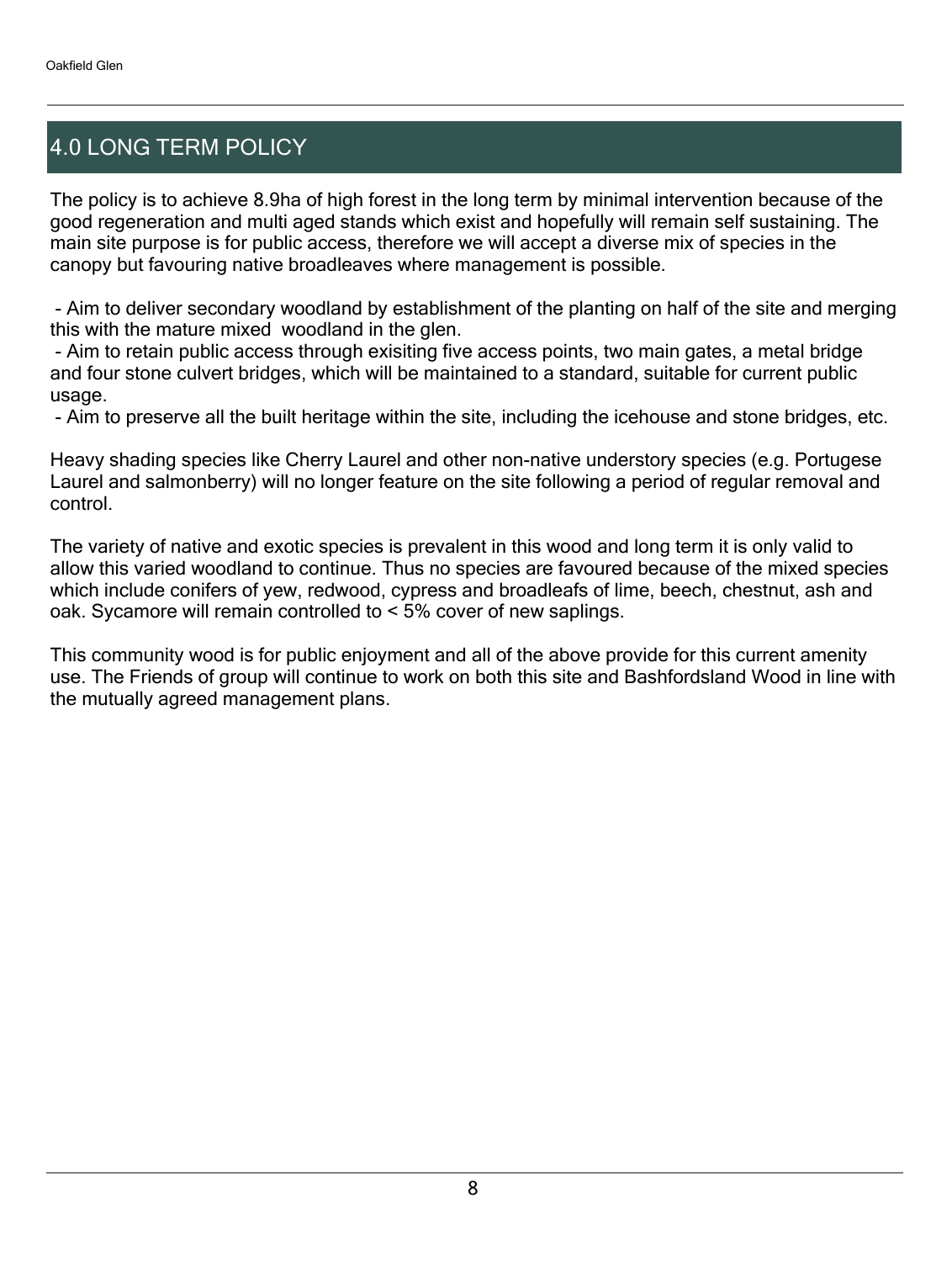## 5.0 KEY FEATURES

The Key Features of the site are identified and described below. They encapsulate what is important about the site. The short and long-term objectives are stated and any management necessary to maintain and improve the Key Feature.

#### 5.1 Informal Public Access

#### **Description**

A Woods on your Doorstep project, Oakfield Glen provides free public access across the entire site at all times. The woodland runs along Sullatober Burn and there are 6 entrances into this linear woodland, 3 off Oakfield Drive, 2 kissing gates and a set of steps, one kissing gate entrance off Prince Andrew's Way and 2 squeeze post entrances coming in from Bashfordsland Wood.

#### **Significance**

The access facilities provide the opportunity to "increase people's awareness and enjoyment of woodland" one of the Trust's key objectives. Oakfield Glen received a large amount of support from the local residents. The public have had access for the last 20 years and the local estate would expect this to be maintained. Community and YMCA involvement has meant bridges are renovated. High usage by dog walkers and local children. It provides an important resource for the people of the housing estate and indeed the whole of Carrickfergus. It will be important to retain this informal public access. At present the woodland has several active volunteers as a "Friends of" group for both this site and Bashfordland Wood.

#### Opportunities & Constraints

#### Constraints:

Situated between 2 housing estates, there is some antisocial behaviour, including motorbikes. There is no official car park, but there are 2 unofficial car parking areas either end of the woodland, and parking is available at the community centre off Oakfield Drive and in the housing estate. - Funding

- Dog fouling has become an issue on the site

Opportunities:

 - This site provides an opportunity for the public to enjoy the woodland. Many local people walk their dogs through the wood daily.

- Opportunities for small funding through the friends of group projects e.g. live here love here
- Opportunities for further joint projects with the council

#### Factors Causing Change

Level of public use, canopy closure, vandalism, climate change, scramblers

#### Long term Objective (50 years+)

To maintain informal public access through the site by providing facilities appropriate to the level of use. This will include the maintenance of the concrete paths to an acceptable standard, where it can be used all year round and maintaining the provision of site information.

#### Short term management Objectives for the plan period (5 years)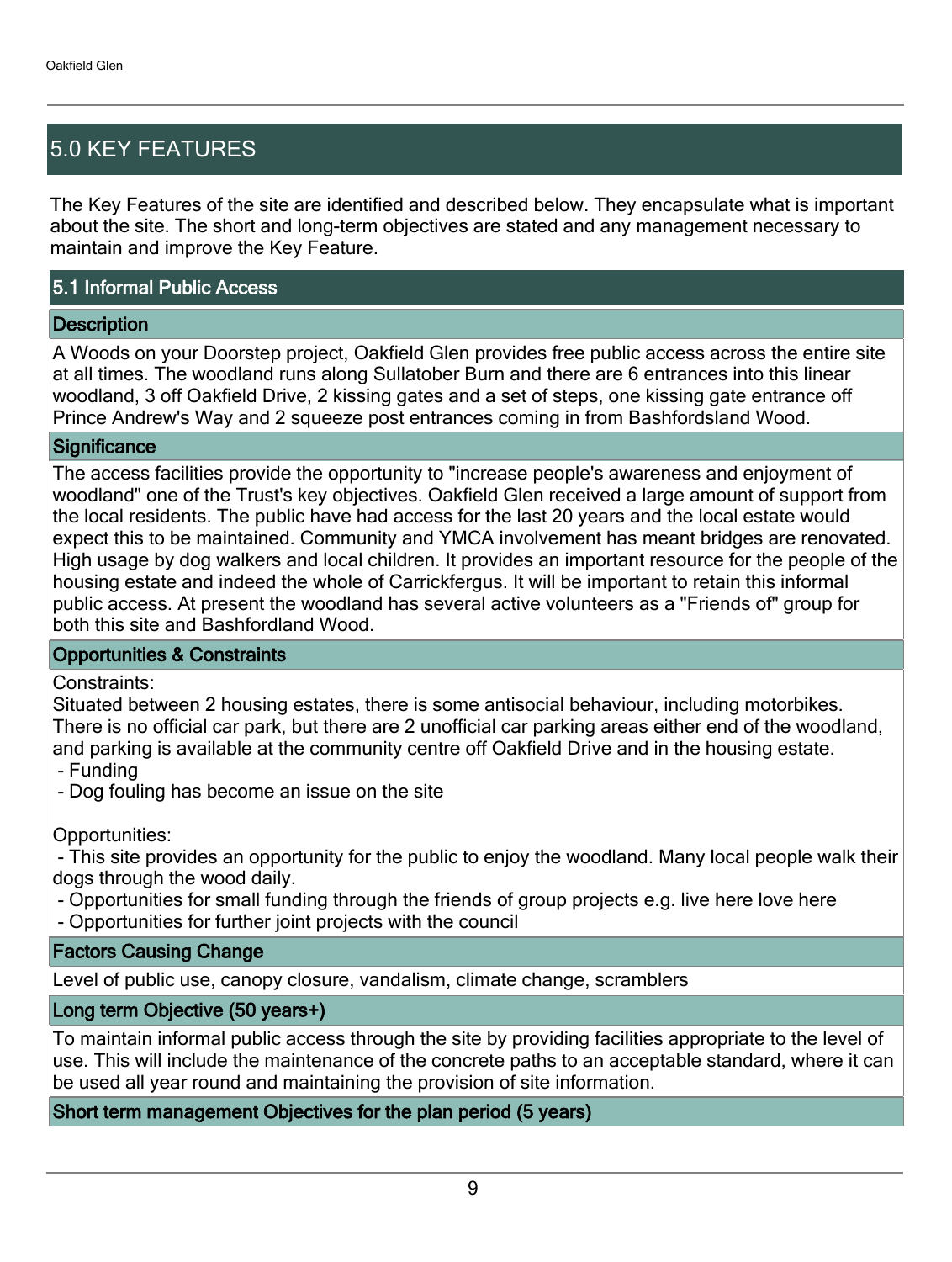The paths should be regularly checked, leaf fall cleared annually and encroaching vegetation cut back to maintain the 2m x 2m corridor. Levels of vandalism, anti-social behaviour and fly tipping are monitored and tackled in partnership with the community, PSNI, council, friends of group and ourselves.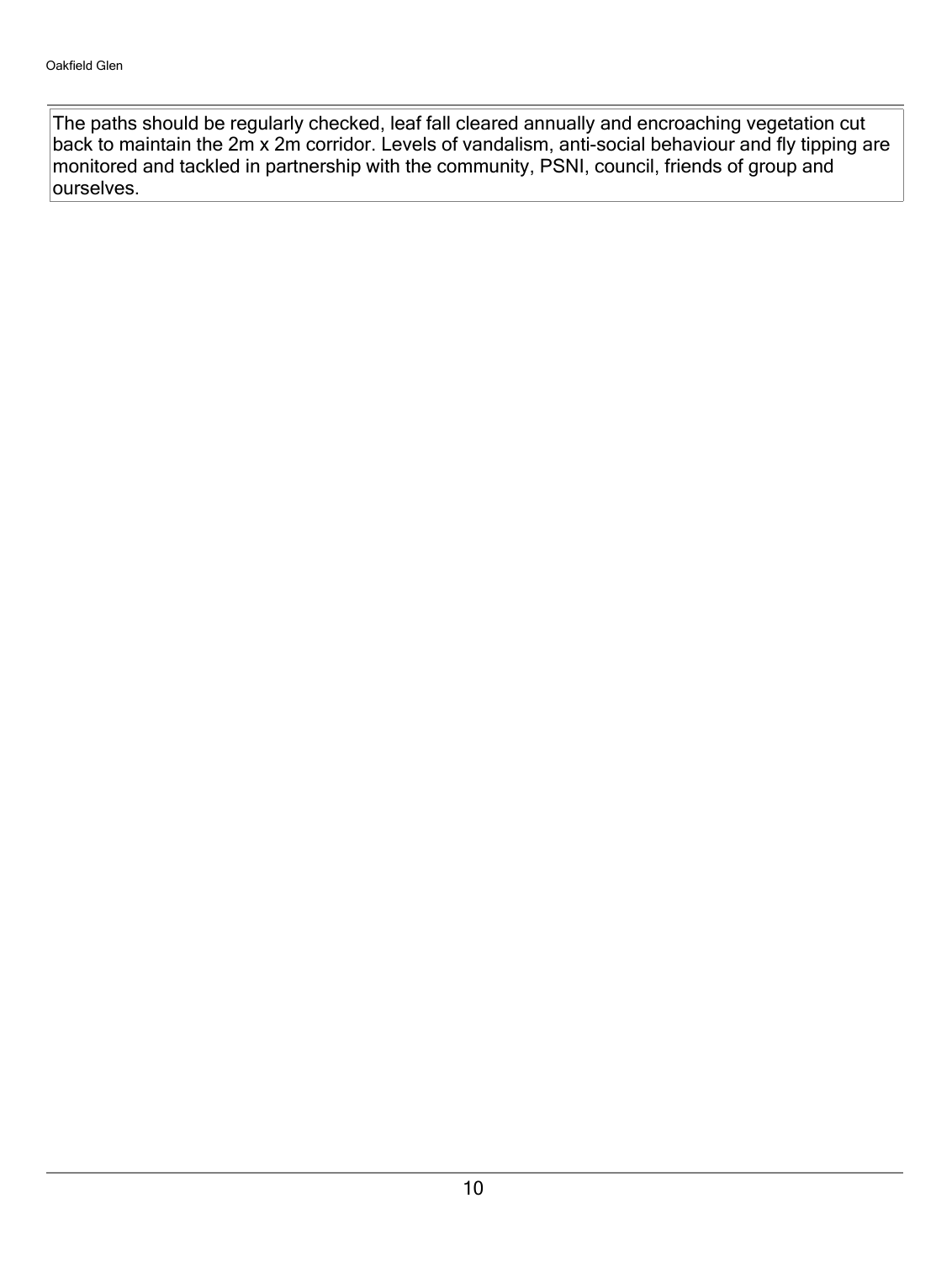### 5.2 Secondary Woodland

#### **Description**

The 8.86 ha property comprises two distinct woodland structures:

 $\cdot$  Mature mixed broadleaf high forest, primarily in the southern compartment.

Recently established (2000) mixed species plantation in the majority of the northern compartment.

The mature high forest in the lower glen comprises: ash, oak, sycamore, beech and locally lime, horse chestnut and goat willow, with some superb veteran specimens of all species. The overall woodland structure is excellent with a good range of age classes present, together with a reasonably intimate species mixture. Stocking is very high in the semi-mature age classes and subsequently individual form is often very drawn with small crown proportions (see Photo 1). The semi-mature cohort appears to be derived from both natural regeneration and stored coppice.

Locally specimen trees include a huge redwood, large cypress, Corsican pine and a grove of veteran yews. The woodland understorey includes wych elm and hazel with Wild Plum in the hedgerow. It also includes invasive exotics: laurel spp., snowberry, salmonberry, rhododendron and dogwood. The p2000 plantation comprises a very wide range of species, including: horse chestnut, sweet chestnut, oak, red oak, aspen, lime, rowan, birch, ash, cherry, apple, white willow, hazel, alder, beech, larch, Scots pine, hornbeam, whitebeam and, an as yet unidentified, ornamental species.

Ground flora includes a display of bluebells, wild garlic, wood anemone, celandine, wood aven with other fringe species such as; enchanters nightshade and hartstongue fern. A variety of common bird species including bullfinch and buzzard, bat roosts and common butterfly and bee species visiting the woodland edge and open grassland habitat adjacent and scattered throughout the site.

#### **Significance**

Although the site contains a variety of exotic non-native tree species the veteran specimens of some of the oak and ash provide significant importance in terms of biodiversity support within this mixed broadleaf woodland. As well as the buffered new planting both in 2000 and in 2007 on Bashfordsland Wood and the open areas of grassland and mature hedgerows boardering the sites. The historic specimens of the yews and redwood connect the wood to its past use, local importance and features to connect people with woods and trees through the access provided through the site.

#### Opportunities & Constraints

Opp: The planting of half the site has added to the mature woodland in the glen. Control of invasives through community work parties and friends of group.

Cons: vandalism of signs and gates continues. Quad and trial bikes are causing damage. Burning from time to time.

#### Factors Causing Change

Invasive Rhododendron, Natural regeneration of ash & sycamore, vandalism, quads and scramblers, climate change, disease.

#### Long term Objective (50 years+)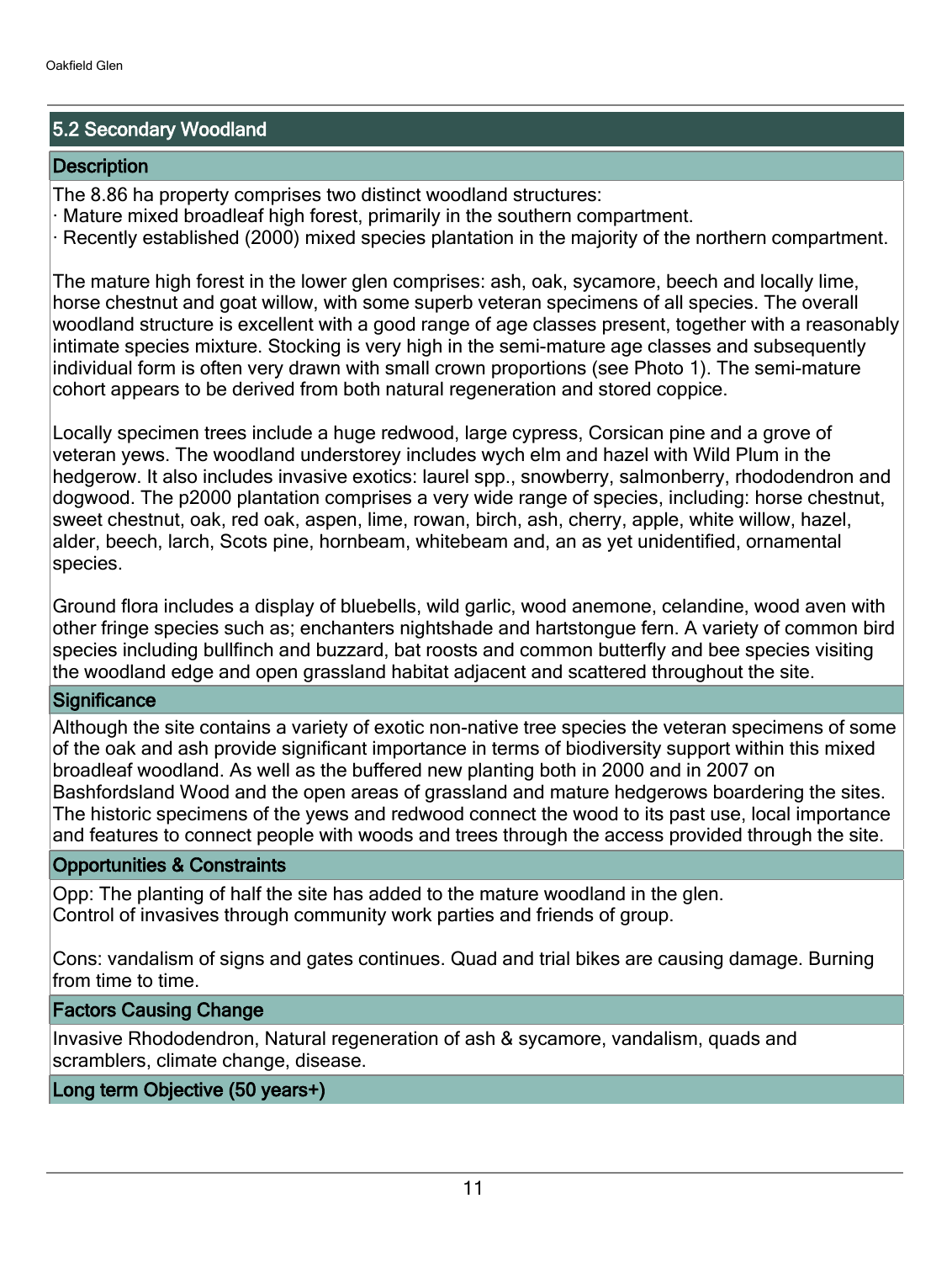To manage the secondary woodland to allow the more resilient species such as Oak to thrive where possible and compliment this through some restructuring of the newly planted areas to encourage a varied structure. All invasive species removed and being controlled on site. Where possible to look for opportunities to extend and or buffer woodland rides, street trees, connective planting in the wider Carrick area to support both future ecological and economic resilience and well-being. Ongoing community liaison and input from local groups and the friends of group.

#### Short term management Objectives for the plan period (5 years)

Check annually, in compartment 1b, for Laurel and Rhododendron recurrence. Regrowth should be cut and sprayed to encourage regeneration of floral/trees. Continue management of other invasive species present - knotweed, snowberry and salmonberry. Widening of rides where possible throughout site by removing trees at the edge of paths. Continue the management co-operation with the friends of group.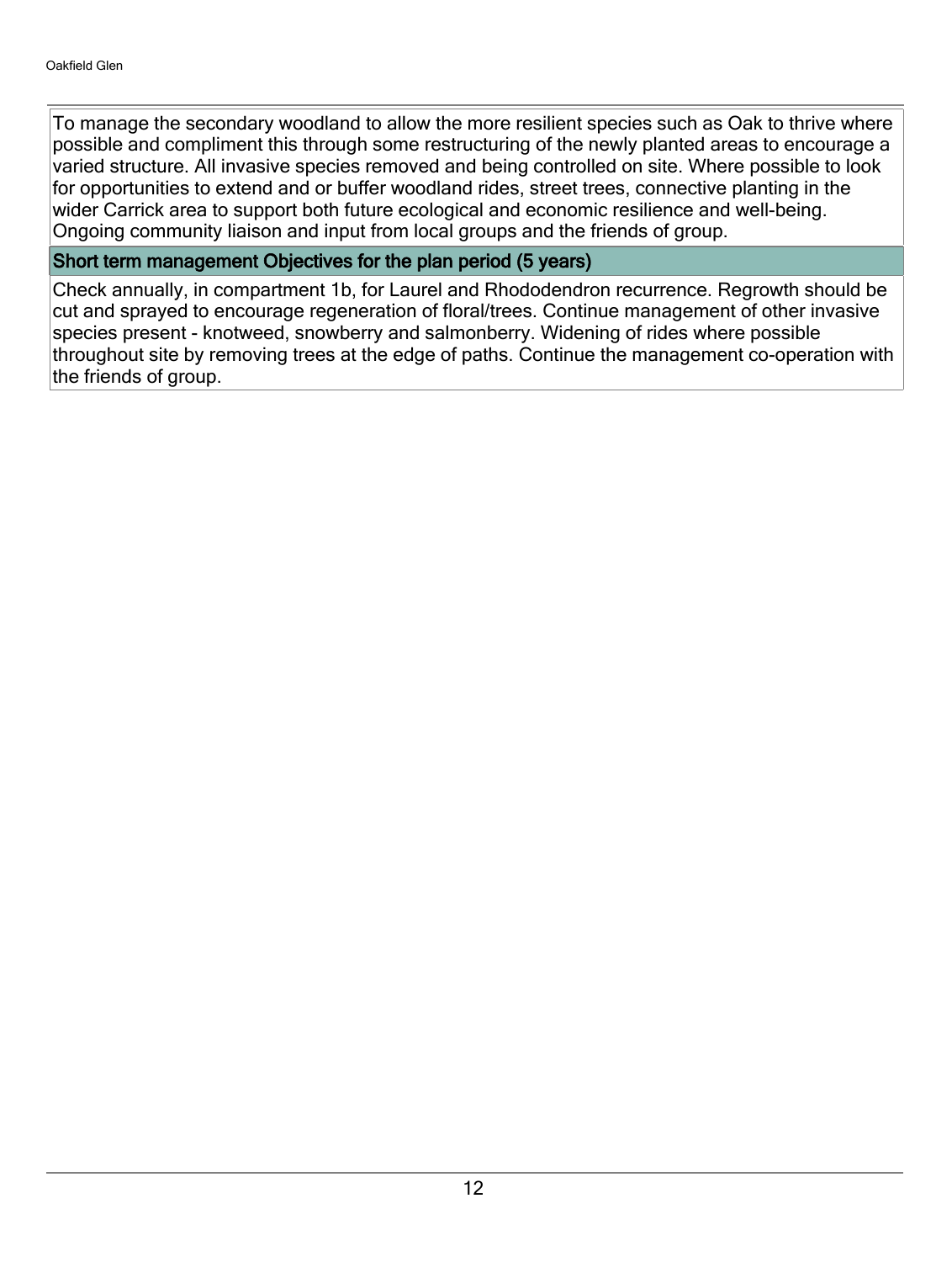#### 5.3 Historic Features

#### **Description**

Oakfield Glen was once a countryman's residence built in the early 1800s. The site is the remnants of where three large estates - Oakfield, Bessfield and Glenfield Houses. Built heritage features that remain on the site include; an ice house, a victorian bridged wall, stone built weir and stone walled remanants thoughout the site. In 2014 the ice house was restored, repointed and made secure.

#### **Significance**

The features on this site carry a significance in the form of local history, landscape features and connecting people to woods and trees. Forming a link to the past use of the land and what makes the site distinctive to others in the local area.

#### Opportunities & Constraints

Opportunties - to restore the victorian bridged wall and weir as a built features, to include further interpretation around these features and the history of the site and landscape.

Constraints - funding, localised vandalism and anti-social behaviour

#### Factors Causing Change

Climate change, ivy and scrub encroachment, invasive species, anti-social behaviour, friends of group.

#### Long term Objective (50 years+)

To fully restore where possible all salvagable built heritage features on the site.

#### Short term management Objectives for the plan period (5 years)

To monitor the features as part of safety and contract site checks on regular visits. To continue to remove and treat any invasive species that may be damaging or compromising the features.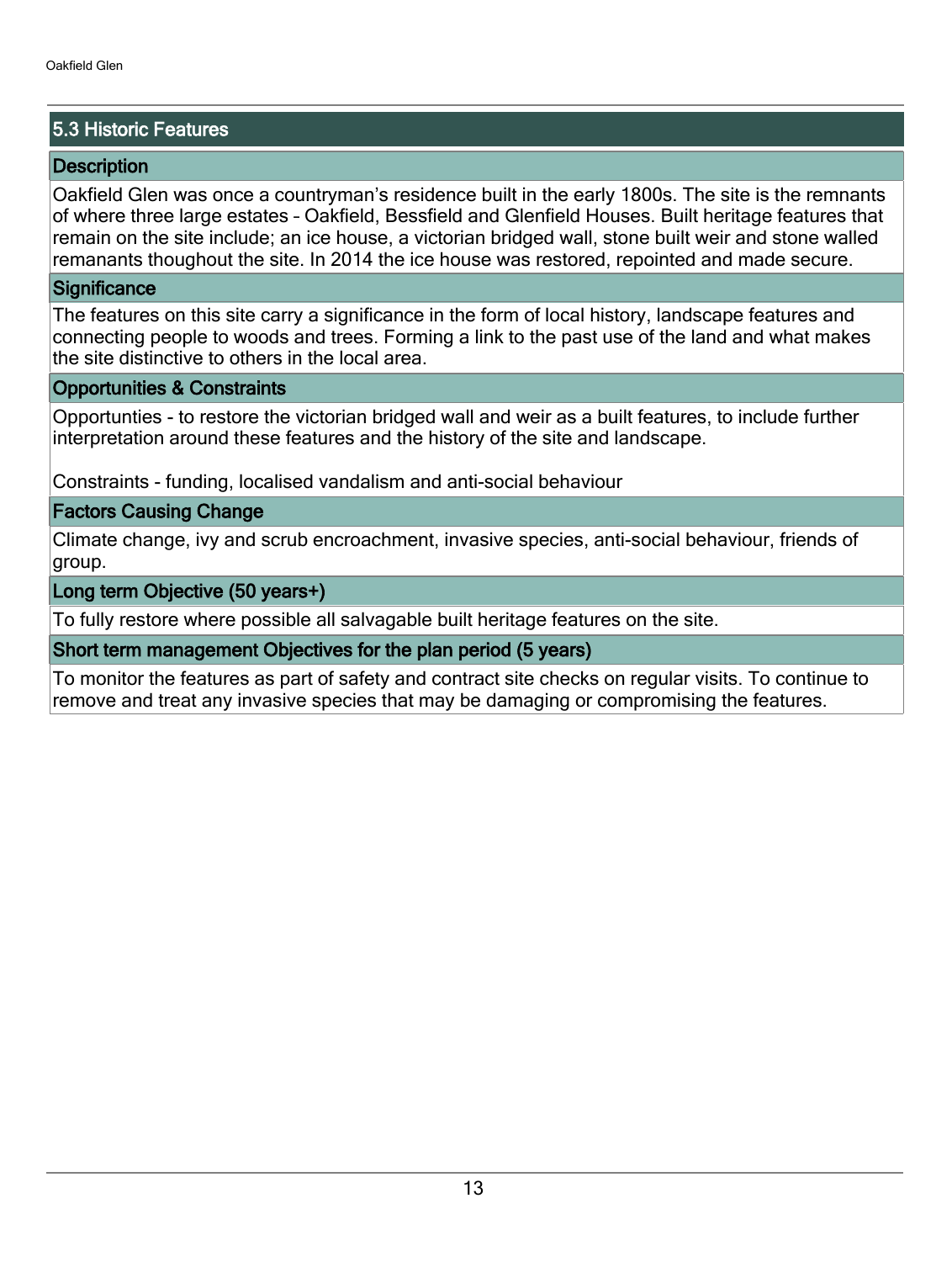| <b>6.0 WORK PROGRAMME</b> |                     |                    |        |  |  |  |  |  |
|---------------------------|---------------------|--------------------|--------|--|--|--|--|--|
| Year                      | <b>Type of Work</b> | <b>Description</b> | Due By |  |  |  |  |  |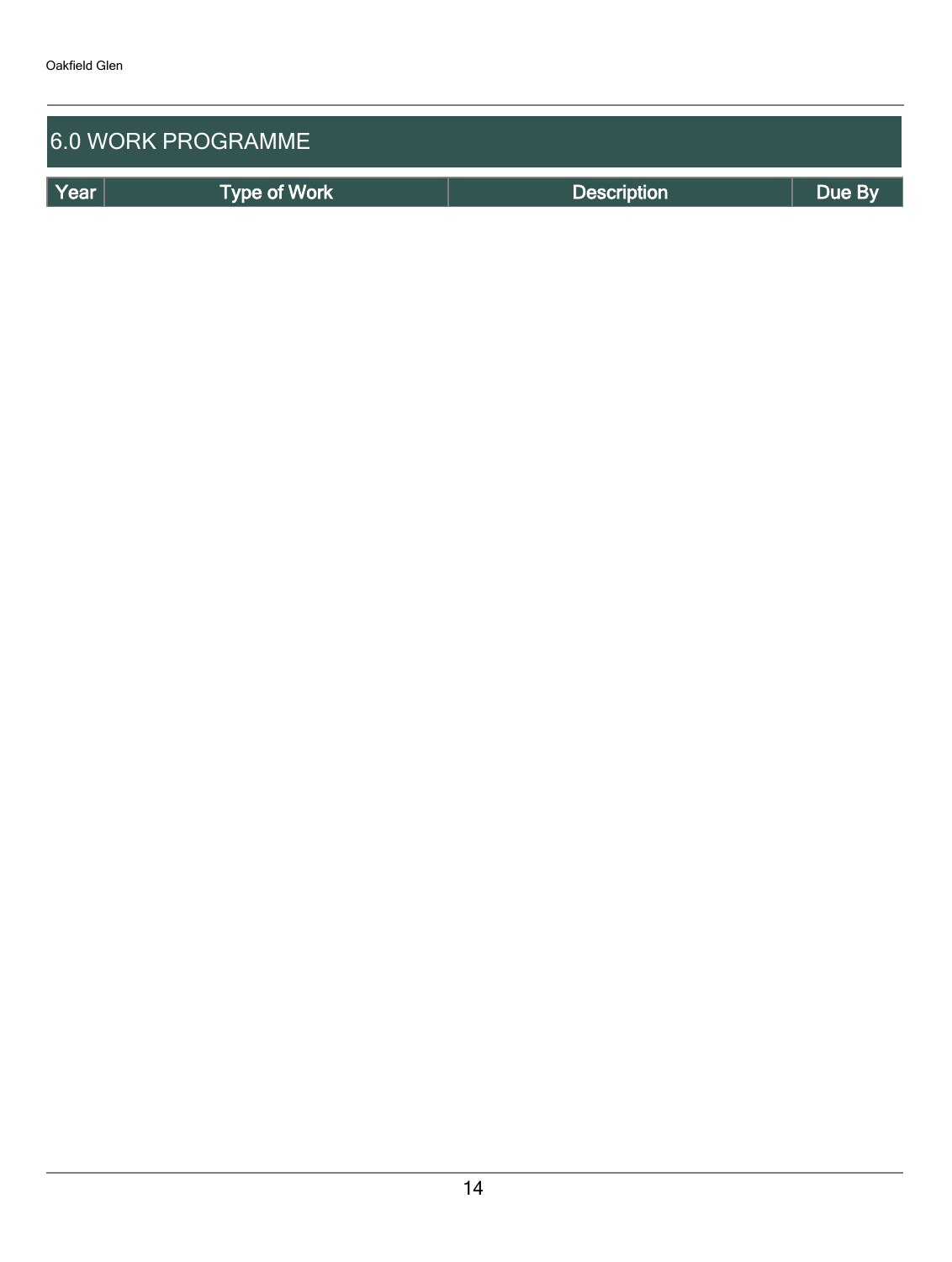## APPENDIX 1: COMPARTMENT DESCRIPTIONS

| Cpt<br>No.                                                                                                                                                                                                                                                                                                                                                                                                                                                                   | Area<br>(ha) | <b>Main</b><br><b>Species</b> | Year | <b>Management</b><br>Regime | <b>Major</b><br><b>Management</b><br><b>Constraints</b> | <b>Key Features</b><br><b>Present</b>               | <b>Designations</b>       |  |  |
|------------------------------------------------------------------------------------------------------------------------------------------------------------------------------------------------------------------------------------------------------------------------------------------------------------------------------------------------------------------------------------------------------------------------------------------------------------------------------|--------------|-------------------------------|------|-----------------------------|---------------------------------------------------------|-----------------------------------------------------|---------------------------|--|--|
| 1a                                                                                                                                                                                                                                                                                                                                                                                                                                                                           | 5.30 Ash     |                               |      | 1999 High forest            | Legal issues,<br>People issues<br>$(+$ tve $& -$ tve)   | Informal Public<br>Access,<br>Secondary<br>Woodland | Woods on your<br>Doorstep |  |  |
| Planted fields with mature hedges in the glens Victorian planted estate and sloping gently to the<br>burn. Since March 2000 its been planted with 12,000 trees of mixed species at 2.1x2.1m spacing.<br>Access via four points, two with gates, onto long concrete paths and three stone culvert bridges.                                                                                                                                                                    |              |                               |      |                             |                                                         |                                                     |                           |  |  |
| 1 <sub>b</sub>                                                                                                                                                                                                                                                                                                                                                                                                                                                               | 3.50         | Beech                         |      | 1850 High forest            | Gullies/Deep<br>Valleys/Uneven/<br>Rocky ground         | Informal Public<br>Access,<br>Secondary<br>Woodland | Woods on your<br>Doorstep |  |  |
| Secondary woods dominated by mixed species in the river glen. Access paths through north to<br>south. One metal bridge and one stone culvert at lower glen. The mixed woodland has invasive<br>cherry laurel. Glenfield estate originally planted with beech, Irish yews, a redwood, laurels, pine and<br>cypress. Extensive areas of thorn, ash sycamore regen. although the laurel has dominated in parts.<br>Since Jan.99 the laurel has been cleared, burnt and sprayed. |              |                               |      |                             |                                                         |                                                     |                           |  |  |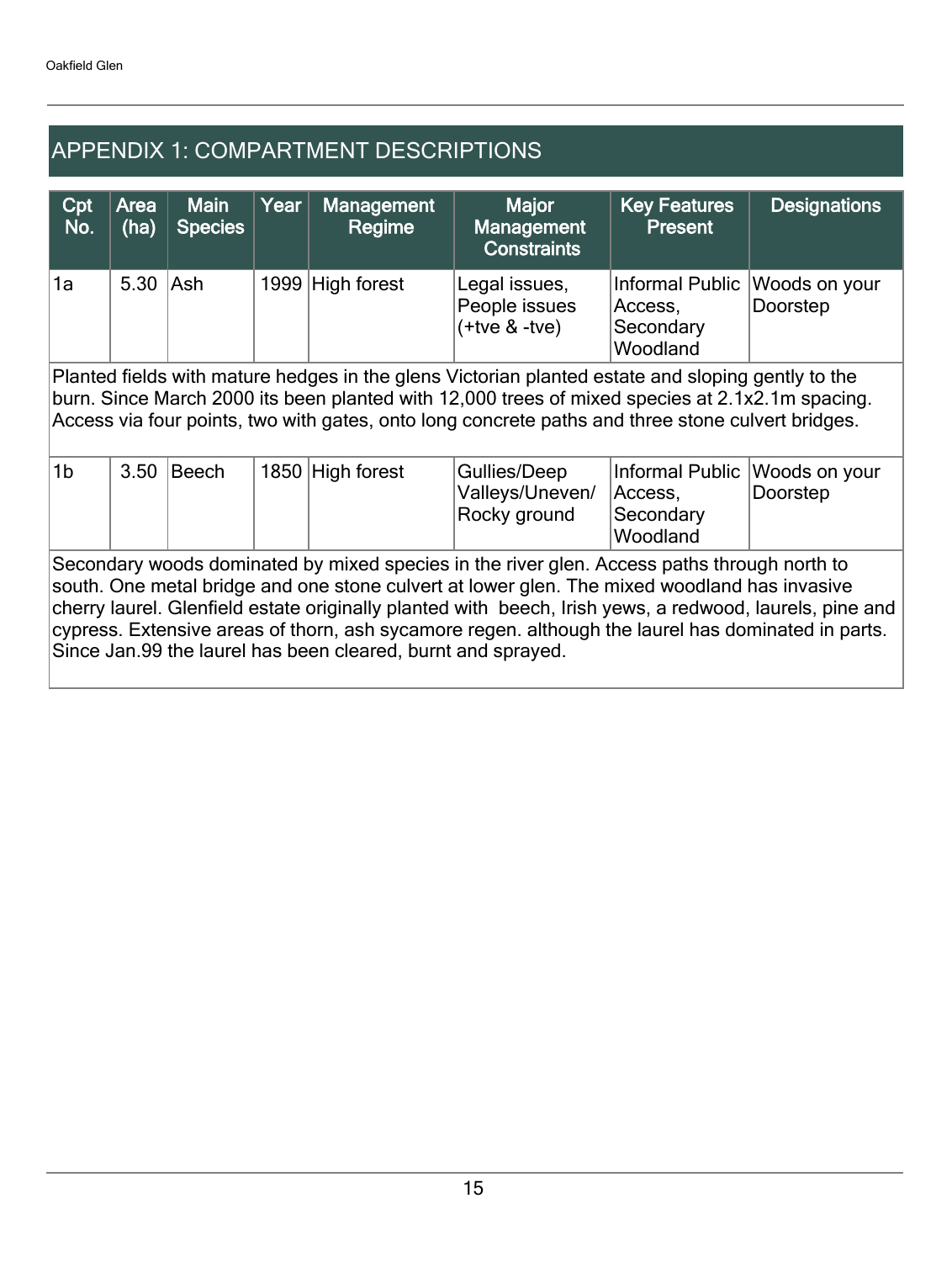## **GLOSSARY**

#### Ancient Woodland

Ancient woods are defined as those where there has been continuous woodland cover since at least 1600 AD. In Scotland ancient woods are defined strictly as sites shown as semi-natural woodland on the 'Roy' maps (a military survey carried out in 1750 AD, which is the best source of historical map evidence) and as woodland all subsequent maps. However, they have been combined with long-established woods of semi-natural origin (originating from between 1750 and 1860) into a single category of Ancient Semi-Natural Woodland to take account of uncertainties in their identification. Ancient woods include Ancient Semi-Natural Woodland and plantations on Ancient Woodland Sites (see below). May support many species that are only found in ancient woodland.

#### Ancient Semi - Natural Woodland

Stands in ancient woods defined as those consisting predominantly of native trees and shrubs that have not obviously been planted, which have arisen from natural regeneration or coppice regrowth.

#### Ancient Woodland Site

Stands in ancient woods that have been converted to plantations, of coniferous, broadleaved or mixed species, usually for timber production, including plantations of native species planted so closely together that any semi-natural elements of the understorey have been suppressed.

#### Beating Up

Replacing any newly planted trees that have died in the first few years after planting.

#### **Broadleaf**

A tree having broad leaves (such as oak) rather than needles found on conifers (such as Scots pine).

#### **Canopy**

The uppermost layer of vegetation in a woodland, or the upper foliage and branches of an individual tree.

#### Clearfell

Felling of all trees within a defined area.

#### **Compartment**

Permanent management division of a woodland, usually defined on site by permanent features such as roads. See Sub-compartments.

#### **Conifer**

A tree having needles, rather than broadleaves, and typically bearing cones.

#### Continuous Cover forestry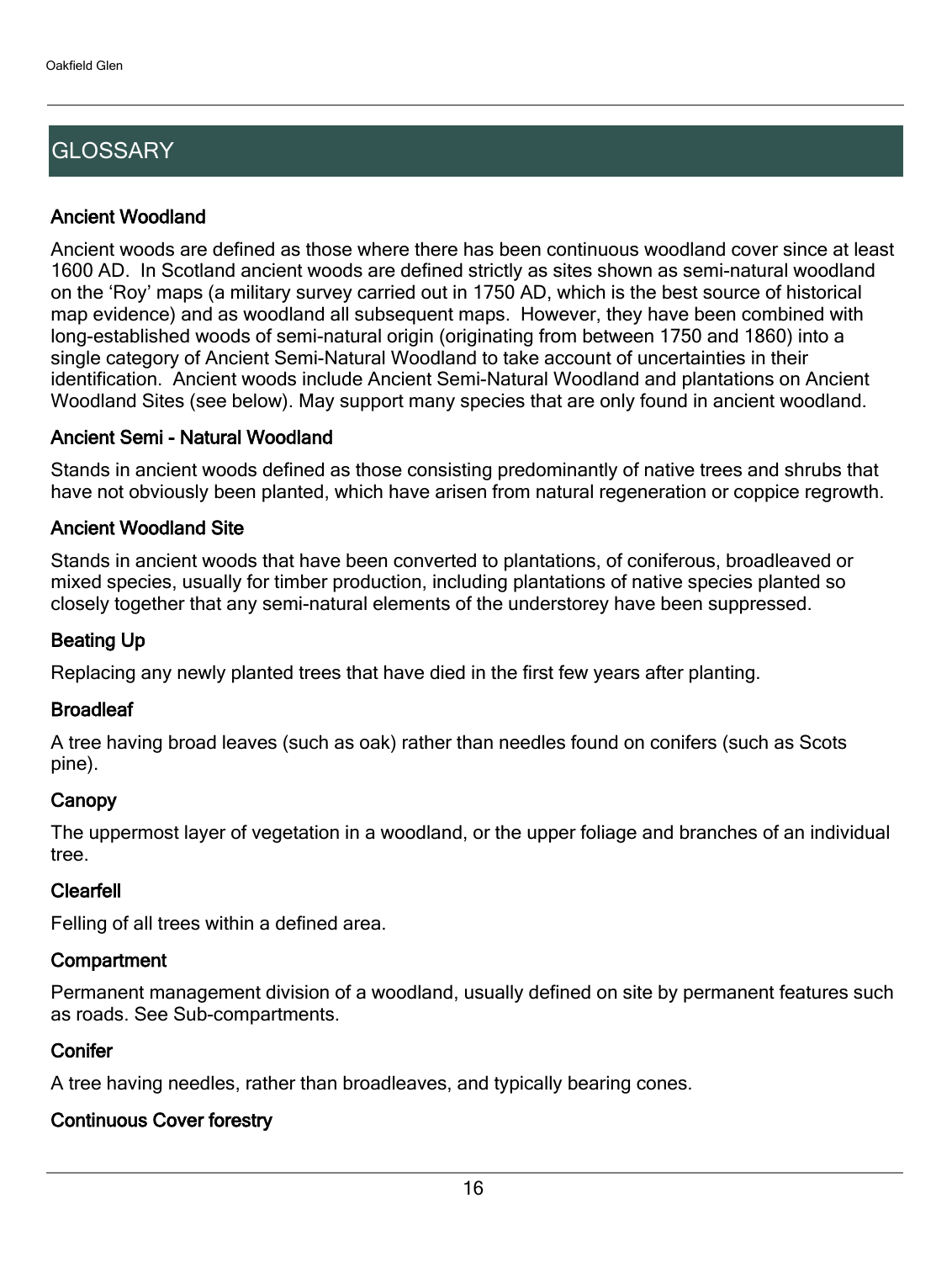A term used for managing woods to ensure that there are groups or individual trees of different ages scattered over the whole wood and that some mature tree cover is always maintained. Management is by repeated thinning and no large areas are ever completely felled all at once.

#### **Coppice**

Trees which are cut back to ground levels at regular intervals (3-25 years).

#### Exotic (non-native) Species

Species originating from other countries (or other parts of the UK) that have been introduced by humans, deliberately or accidentally.

#### Field Layer

Layer of small, non-woody herbaceous plants such as bluebells.

#### Group Fell

The felling of a small group of trees, often to promote natural regeneration or allow planting.

#### Long Term Retention

Discrete groups of trees (or in some cases single trees) that are retained significantly past their economic felling age. Operations may still be carried out within them and thinning is often necessary to maintain stability.

#### Minimum Intervention

Areas where no operations (such as thinning) will take place other than to protect public safety or possibly to control invasive exotic species.

#### Mixed Woodland

Woodland made up of broadleaved and coniferous trees.

#### National vegetation classification (NVC)

A classification scheme that allows an area of vegetation to be assigned to the standardised type that best matches the combination of plant species that it contains. All woodlands in the UK can be described as being one of 18 main woodland types (W1 - W18), which principally reflect soil and climatic conditions. For example, Upland Oakwoods are type W11, and normally occur on well drained infertile soils in the cooler and wetter north and west of Britain. Each main type can be subdivided into numerous subtypes. Most real woods contain more than one type or sub-type and inevitably some woods are intermediate in character and can't be properly described by any sub type.

#### Native Species

Species that arrived in Britain without human assistance.

#### Natural Regeneration

Naturally grown trees from seeds falling from mature trees. Also regeneration from coppicing and suckering.